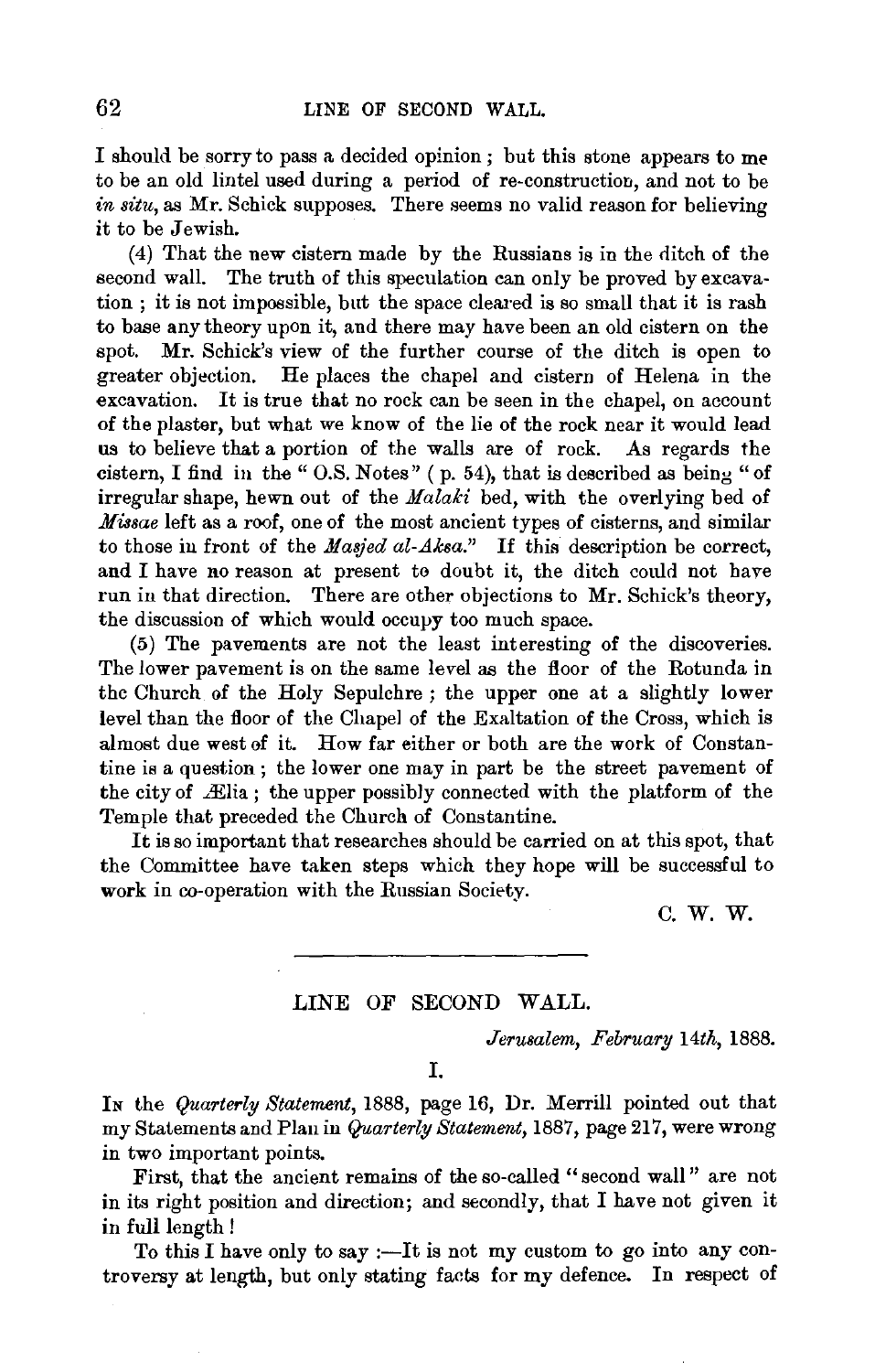the second point I wish to say that the gentleman he calls the "Engineer" showed me the exact spot of the ancient stones towards north, at a point a little south, opposite of the corner of the street going eastwards (or the home of the Sisters of Zion), and that in the *Quarterly Statement,* 1886, page 23, Dr. Merrill himself gives its length to about 30 yards, that is 90 feet, and my drawing in *Quarterly Statement,* 1887, page 217, shows 108 feet; and in respect of its "prolongation towards" north-west," the "Engineer," the mason, and other people who had seen it, told me that it was a wall of quite another description, and not grounded on the rock but standing on earth ; further, in that region all foundations for the new building were made new-as I myself have repeatedly observed, and the "Engineer'' told· me.

In regard to the first point, the old wall shown in my plan as not giving its right position or direction I have to say : that the street had formerly been at an average of 10 feet wide, but now, after the new building is made, is now on an average of 15 feet wide. When the street was altered, see *Quarterly Statement,* 1886, page 23, for the description in the last 8 lines : " The large displaced stones, represented by the heavy broken line opposite Frutiger's Bank, which were found when grading the street, would be on the line of the old wall beneath them." These stones formed, as it was plainly perceivable, the inside of the ancient wall, and was partly under the narrow (old) street. As the ancient wall was of considerable breadth, its western face certainly fell " *inside*," *i.e.*, towards west of the old boundary wall of the "open field" -but as the new building was put backwards, and the street made 5 feet wider, it fell nearer the edge of the new wall. The " Engineer," the mason, and others told me plainly, in the south, the *whole new wall stands on the old,* in the middle not fully the half, and in the north *nothing at all*-" not one inch," as the "Engineer" said-and accordingly, as I have seen the remains, consider the plan to be correct.

Finally, when my plan in 1887, page 217, does not agree with the one the "Engineer" had given to Dr. Merrill, this I can believe, and understand that I was not able to get also such a one from him, although it was promised to me repeatedly, but I was obliged to make my own, which every one may compare with its object.

The *"cistern"* spoken of in *Quarterly Statement,* 1888, page 16, I would not call it a "large one." It ends towards west, in about the middle of the (former) street, not going fully to the boundary wall at that time  $(i.e.,$ to the ancient wall), and its greater part extends eastwards under the building of the Joseph Sisters.

This I thought to be my duty to explain to the Palestine Exploration Fund. C. Schuck.

I have indicated on the inclosed plan, which you kindly sent me, the direction of the old wall according to my notes and observations. From  $C$  to  $B$  the line was nearly complete. From  $B$  to  $A$  it was broken.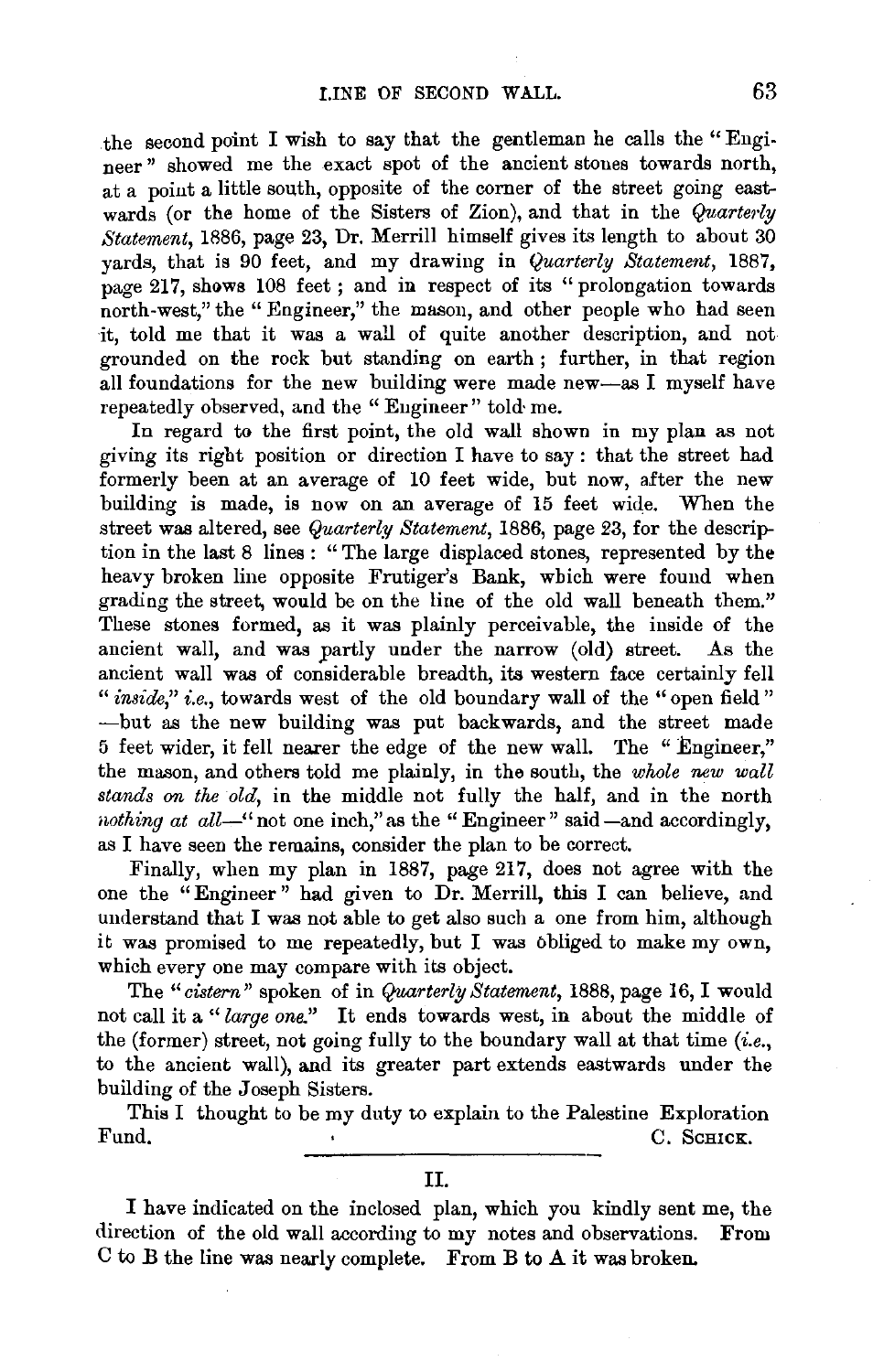Looking over my notes, and comparing them with the line which the engineer made (indicated in pencil lines on the inclosed plan) of the course

PLAN OF NEW BUILDING NEAR JAFFA GATE, SHOWING LINE OF SECOND WALL.



Thick black lines A, B, C, Dr. MERBILL. Thin lines with shading, HERB SCHICK.

The figures apply to the Rock levels, not the surface of the ground.